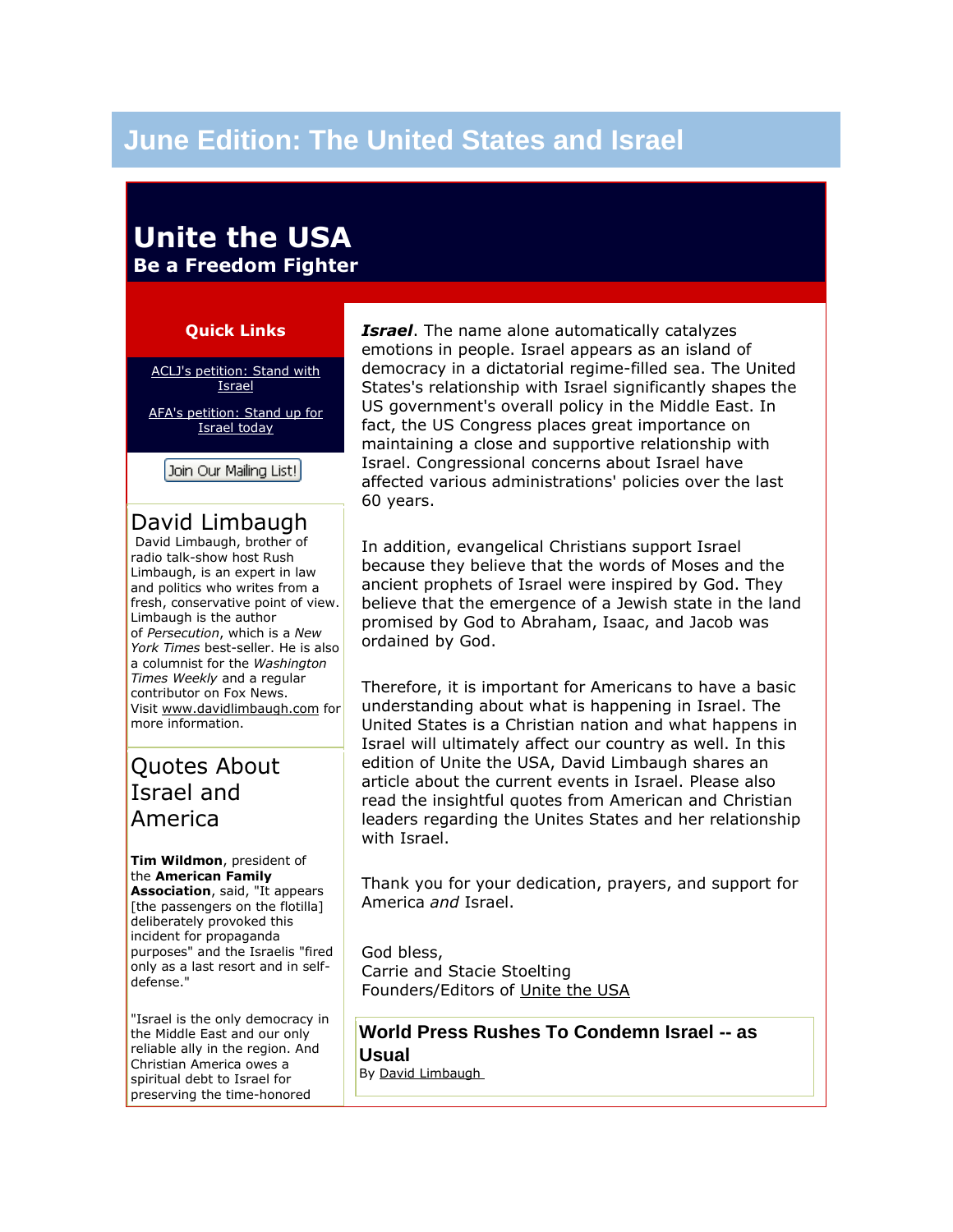moral standards which are the foundation of our nation."

#### **Jay Sekulow** of the **American Center for Law and**

**Justice** said, "It's happened again. In an attempt to defend itself, the nation of Israel is in the crosshairs-facing criticism and condemnation over efforts to protect its homeland and its people," said Sekulow. "Israel is our friend. Israel is our strongest ally."

# Action Center

Take action and show your support for Israel today! Contact President Obama and insist that he stand firmly and unapologetically with Israel. Call the White House switchboard here:

202-456-1414.

The American Center for Law and Justice (ACLJ) and the American Family Association (AFA) have created online petitions that will be sent to the White House. It is important that Americans vocalize their support for Israel to President Obama and the White House. Sign the below petitions today:

1. [Stand with Israel](https://www.aclj.org/Petition/Default.aspx?sc=3594&ac=1) petition (ACLJ)

2. [Stand up for Israel](http://www3.capwiz.com/afanet/issues/alert/?alertid=15099846)  [today](http://www3.capwiz.com/afanet/issues/alert/?alertid=15099846) petition (AFA)

In reviewing the available facts about the Israeli storming of the Gazabound Turkish flotilla, two conclusions emerge: 1) The Israelis were justified in their actions, and 2) the Israelis will continue to be unjustly condemned by the world community.

Consider:

Israel is surrounded by nations and entities either dedicated to its destruction or decidedly hostile to it. In the past five years, Hamas has fired some 10,000 missiles into Israel from Gaza.

With that background and pursuant to its existential right to selfdefense, Israel imposed a blockade on Gaza to prevent the delivery of weapons into the area that could and probably would be used by Islamic terrorists in more attacks against Israel.

If Hamas' acts of war against Israeli civilians aren't sufficient to convince you that Israel's blockade was justified, then consider that Egypt has imposed a similar blockade in the area to prevent the delivery of arms to Hamas.

Israel has not completely isolated Gaza. It has been providing abundant humanitarian relief to it and routinely allows the United Nations and international groups entry into the area.

Nor did it deny the delivery of aid to Gaza by this particular flotilla, but insisted on its right to inspect the goods for security purposes before allowing their delivery. What was the reaction of the flotilla's organizer, the Turkey-based IHH?

Israeli Defense Minister Ehud Barak said, "All of our appeals were turned down." If the IHH's intentions were benign, why would it refuse its ships to be inspected?

Well, it seems humanitarian aid wasn't the IHH's main motivation. NewsBusters reports that as the flotilla was waiting to embark on its mission, the crowd on one of the ships that would be involved in the incident invoked a jihadist chant: "Khaybar, Khaybar, oh Jews, the army of Muhammad will return." One said, "We are now waiting for one of two good things -- either to achieve martyrdom or to reach Gaza."

But what is the IHH? The Washington Examiner reports that it is a "virulently anti-American, pro-Hamas radical Islamist group" that "has been linked to the ultra-radical Muslim Brotherhood and to al Qaeda by French, Danish and U.S. intelligence agencies" and is one of many groups "that raise and channel funds to Hamas." Hamas has never renounced its organizing purpose: to destroy the state of Israel.

As Israel was contemplating how to deal with this guaranteed disaster, it was fully aware that an unsympathetic and biased international press would uniformly condemn any action it took.

One senior military source was quoted as saying, "It makes no